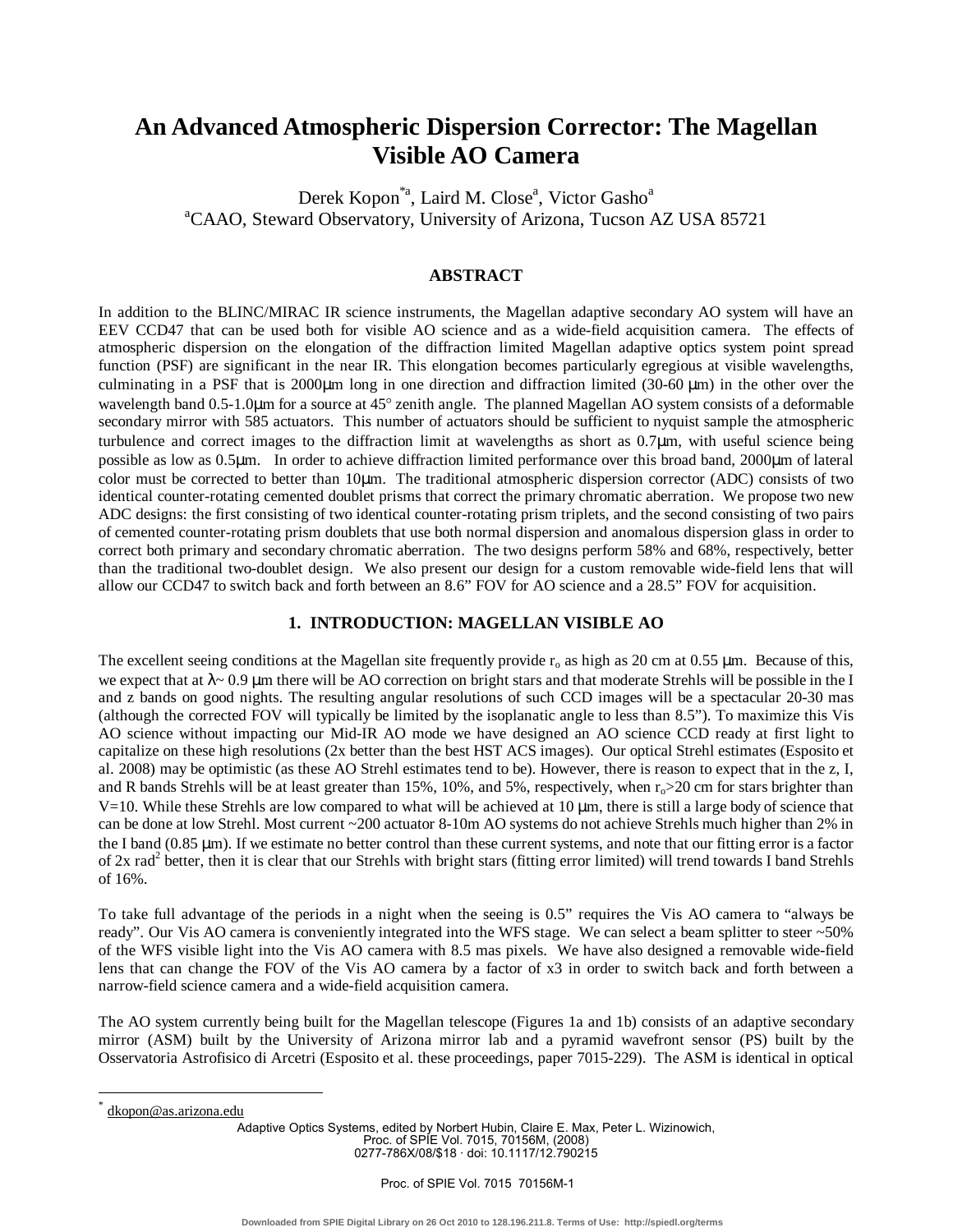prescription to the LBT ASM and will use all the same hardware and control software (see these proceedings for more on the LBT AO systems; Riccardi et al. 2008: paper 7015-37). The primary infrared science camera is BLINC/MIRAC4, which will receive IR light from a dichroic beam splitter. Visible light reflected by the dichroic will be sent to an optical bench (hereafter called the W-unit) containing the PS and a visible (0.5-1.0µm) science CCD. The layout of the W-unit is shown in Figure 2. In this paper we will review the optical design and performance of the ADC and Vis AO science camera. The rest of the system is discussed in Close et al. (these proceedings, paper 7015-33).

Light entering the W-unit passes through a triplet lens that converts it from a diverging F/16 beam into a converging F/49 beam. This light then passes through an ADC before hitting a beam splitter wheel. Light transmitted through the beam splitter wheel then hits a fast steeling mirror, a K-mirror rerotator, and the double pyramid before being re-imaged on the CCD39 for wavefront measurement. A detailed description of the operation of the PS arm of the W-unit can be found in Esposito et al. 2008

The light reflected from the beam splitter will travel to the CCD47, which will be used as both an acquisition and visible science camera. In science mode, the converging F/49 beam results in a square FOV of 8.6". A removable multielement lens in front of the CCD47 will be able to speed up the beam and increase the FOV by a factor of three, thereby allowing the CCD47 to be used as an acquisition camera and wide-field science camera.

Our objective for the CCD47 in narrow field mode is diffraction limited image quality over the full 8.6" FOV over the band 0.5-1.0 $\mu$ m out to a Zenith angle of 70 $^{\circ}$ . Meeting this tight performance requirement over a broad band at high zenith angles requires a high performance ADC. The criteria used to evaluate relative performance of various designs is the total rms spot size relative to the spot centroid for six different wavelengths spanning the 0.5-1.0µm range in increments of 0.1µm. The Zemax "Atmospheric" surface was used to simulated the atmospheric dispersion with estimated Magellan site parameters (humidity, temperature, etc.).



**Figure 1a:** Raytrace of the Magellan 6.5m telescope.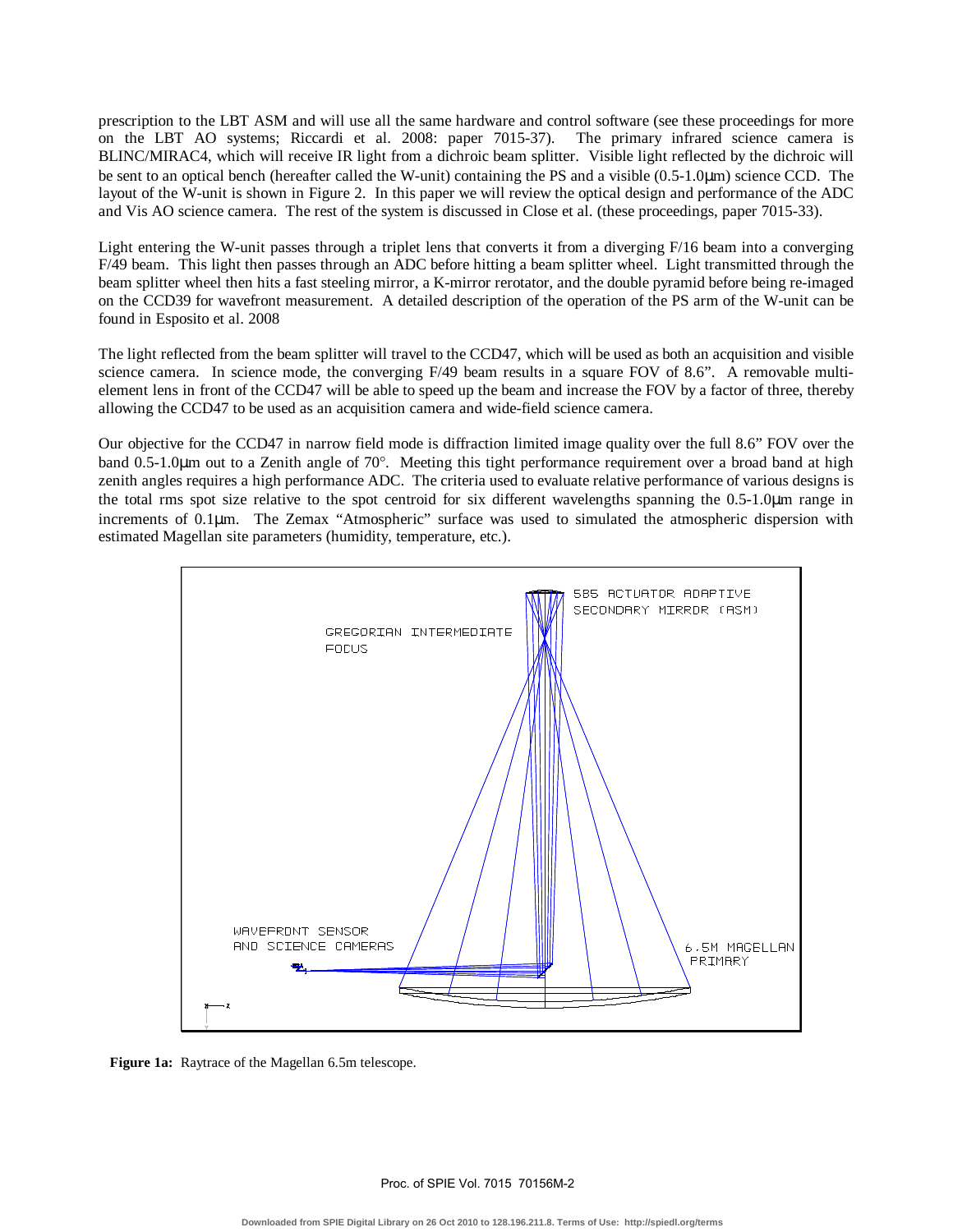# System Layout



•The f/16 Adaptive Secondary will mount roughly in the same location as the fixed f/11 secondary and should not require a new secondary cage.

-•The WFS will mount in a newly built guider and spacer that mount to the folded port rotator. BLINC/MIRAC 4 will mount to the flange of the guider.

**Figure 1b:** Schematic layout of the Magellan telescope, the adaptive secondary mirror, and the science instruments. Figure taken from Close, et al. (2008; these proceedings).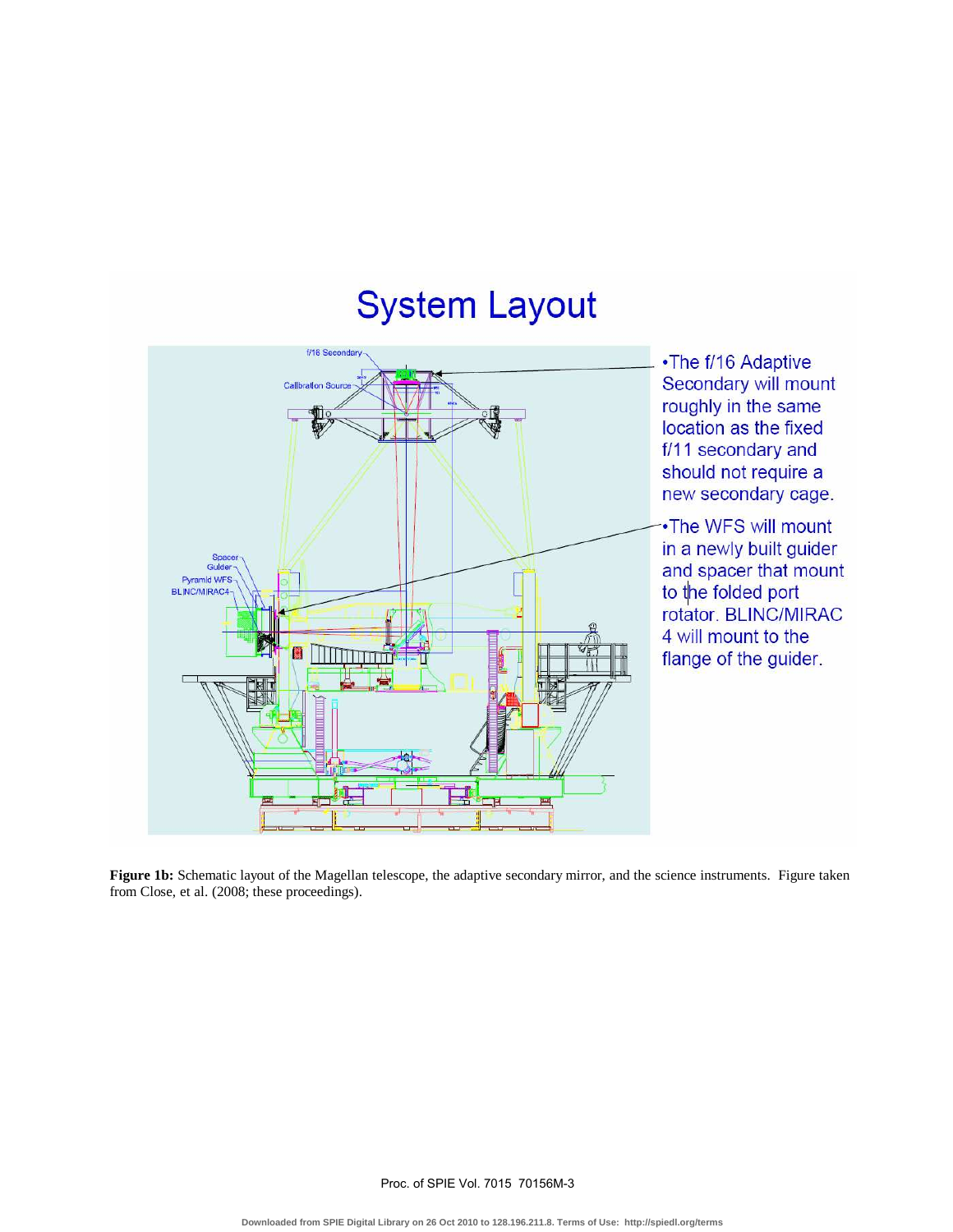

**Figure 2**: The W-unit layout. The incoming beam passes through the ADC before hitting a beam splitter. The transmitted beam goes to the pyramid wavefront sensor and the reflected beam goes to the CCD47 visible science/acquisition camera.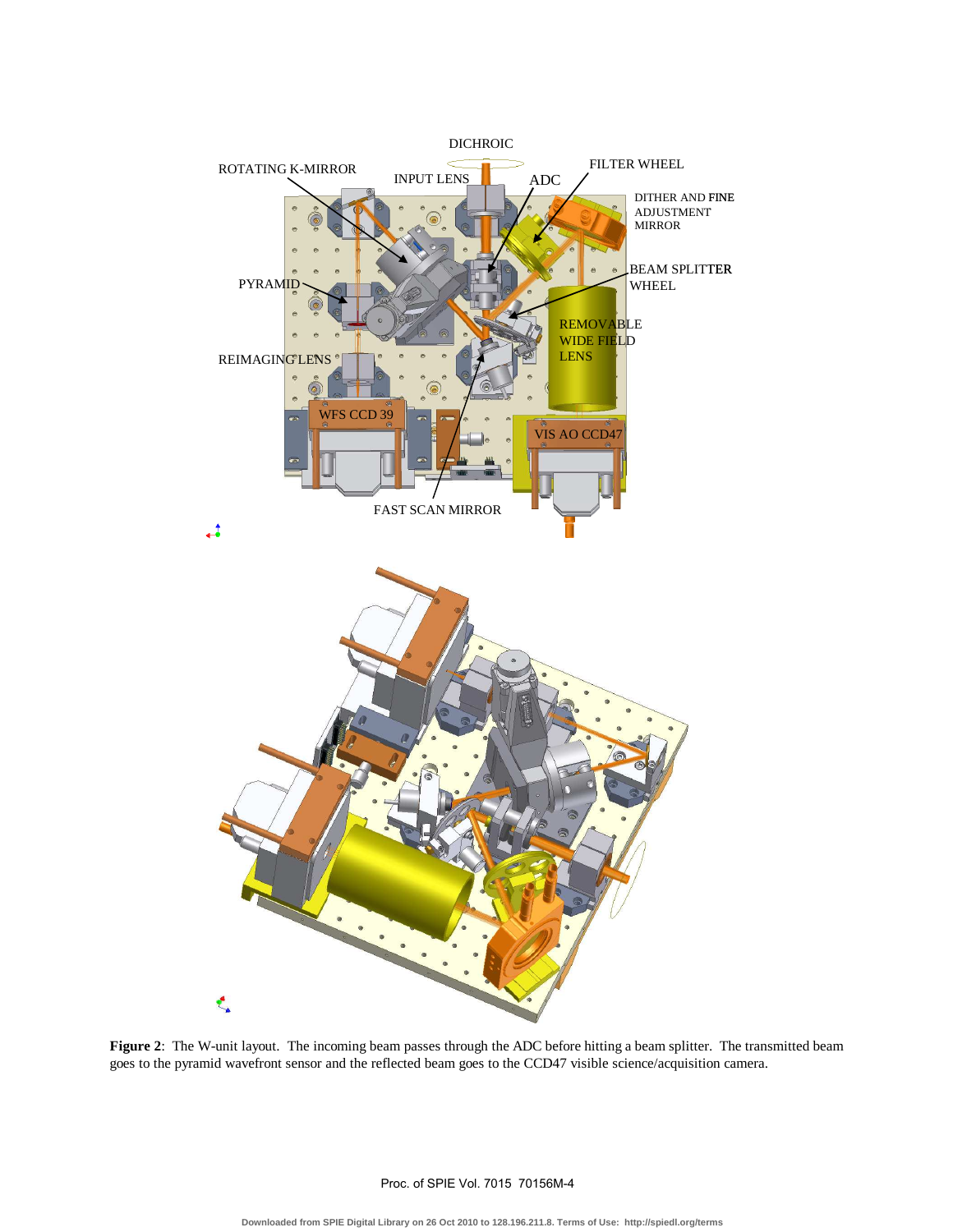# **2. ATMOSPHERIC DISPERSION CORRECTION**

#### **2.1 The 2-Doublet Design**

Most ADCs designed and built to date consist of two identical counter-rotating prism doublets (often referred to as Amici prisms) made of a crown and flint glass. The indices of the two glasses are matched as closely as possible in order to avoid steering the beam away from its incident direction. The wedge angles and glasses of the prisms are chosen to correct primary chromatic aberration at the most extreme zenith angle. By then rotating the two doublets relative to each other, an arbitrary amount of first-order chromatic aberration can be added to the beam to exactly cancel the dispersion effects of the atmosphere at a given zenith angle. The 2-Doublet design evaluated in this paper is that of the Arcetri group, which will be used on the LBT WFS and was originally designed to be diffraction limited over the band 0.6-0.9  $\mu$ m out to ~65° zenith angle.

As shown in the spot diagram in Fig. 4, the 2-Doublet design corrects the atmospheric dispersion so that the longest and shortest wavelengths overlap each other,



**Figure 3:** Example of the uncorrected atmospheric dispersion at  $50^\circ$  zenith (1.55 airmasses). The diffraction-limited PSF over the 0.5-1.0µm band is 30µm/60µm x 2000µm without ADC correction.

thereby correcting the primary chromatism. Secondary chromatism is not corrected and is the dominant source of error at higher zenith angles. To correct higher orders of chromatism, more glasses and thereby more degrees of freedom are needed.



**Figure 4:** The classic 2-doublet ADC design and an AO spot diagram at 50° zenith. Notice that the longest and shortest wavelengths overlap, indicating that primary chromatism is almost perfectly corrected. The circle has a radius of 29.9  $\mu$ m, which is the diffraction limit at 0.5 µm. Lateral secondary chromatism is the dominant aberration.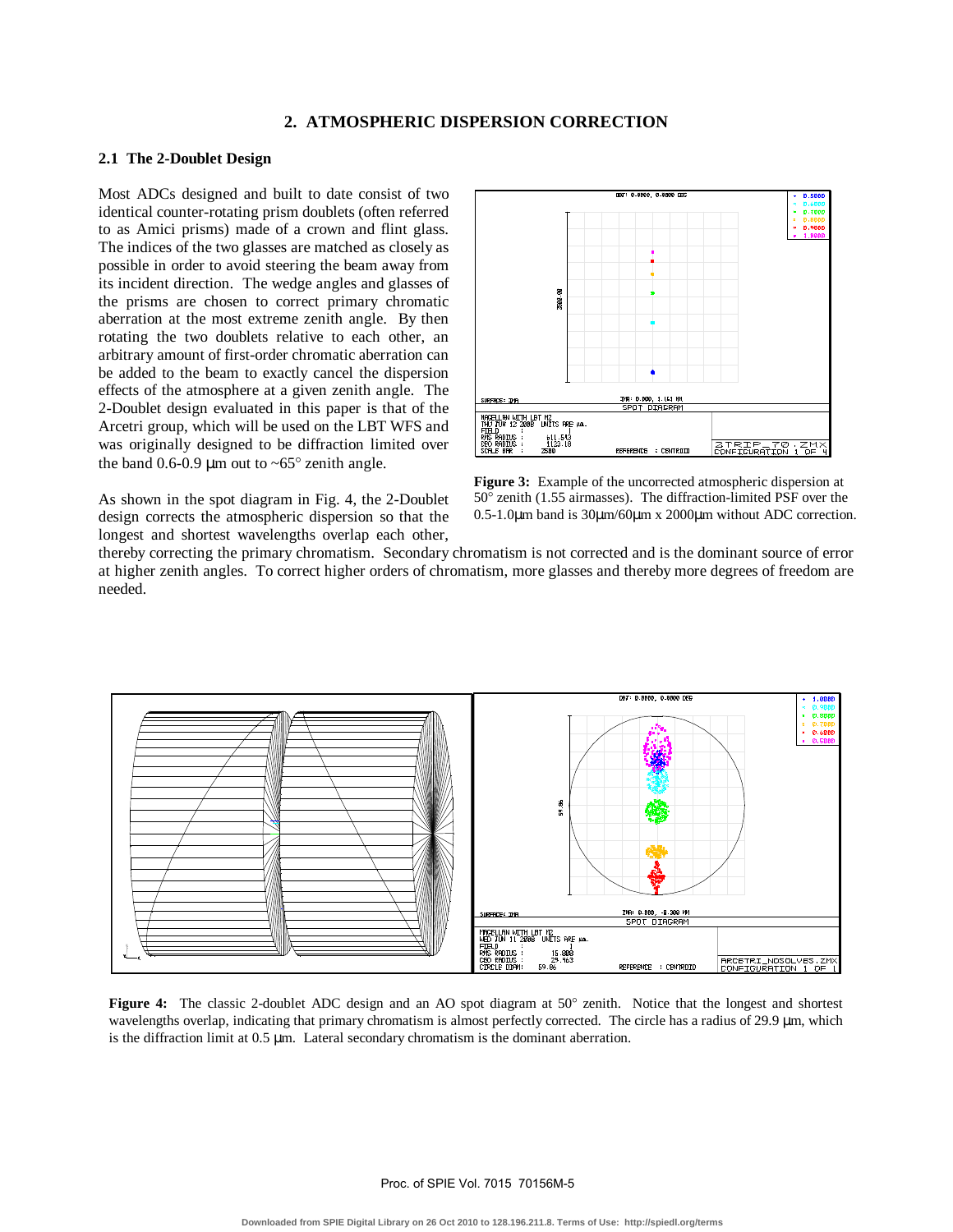#### **2.2 The 2-Triplet Design**

In our 2-triplet design, a third glass with anomalous dispersion characteristics (Schott's N-KZFS4) is added to the crown/flint pair. Like the doublet, the index of the anomalous dispersion glass was matched as closely as possible to that of the crown and flint. The Zemax atmospheric surface was set to 70 deg zenith and the relative angles of the ADC were set to 180 deg. The wedge angles of the three prisms in the triplet were then optimized to correct both primary and secondary chromatism.



Figure 5: Our 2-triplet design at 50 deg zenith (1.55 airmasses). Both primary and secondary chromatism are well corrected, leaving only small amounts of higher order lateral and axial chromatic aberrations.

#### **2.3 The 4-Doublet Design**

This design philosophy can be carried one step further by adding a forth glass and another rotational degree of freedom in a 4-doublet design. The first and second doublets are identical to each other and the third and forth are identical. A multi-configuration Zemax model was optimized for several hours over the full Zenith range, glass catalogue, and possible wedge angles to generate a design that has better overall performance than either the 2-doublet or 3-triplet design. It was also initially thought that the 4-doublet design would be more impervious to errors in fabrication or in the Zemax model atmosphere than the 2-triplet design, since the two doublet pairs can essentially correct primary and secondary chromatism independently of each other. In contrast, the relative amounts of primary and secondary



**Figure 6:** The 4-doublet design correcting the 2000um of chromatic aberration at 50 deg zenith to better than 6um rms.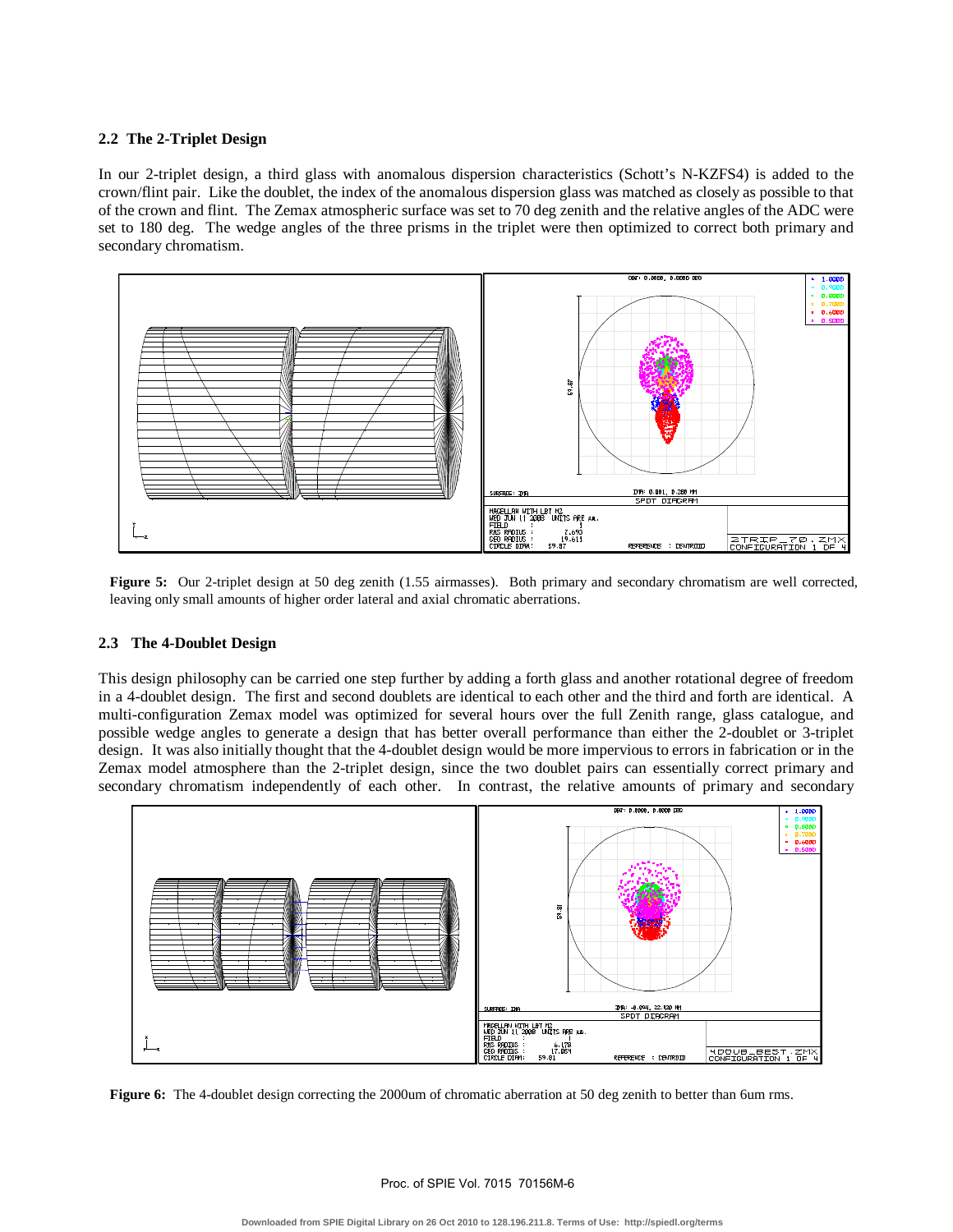chromatic correction are fixed by the fabricated wedge angles in the 2-triplet design. However, a tolerance analysis shows that the 2-triplet design can handle small fabrication errors and chromatic fluctuations in the atmosphere due to changes in humidity, temperature, or pressure. Since the 2-triplet design is less complex than the 4-doublet design and has sufficient performance for our needs, it is the baseline design for the Magellan Vis AO system.

Figure 7 shows the rms spot size over the 0.5-1.0 µm band as a function of zenith angle for the three designs. At the CCD47 in narrow-field science mode, the  $0.5 \mu$ m diffraction limit is 29.84  $\mu$ m (radius of first Airy minima). It should also be noted that over a narrower band, such as  $0.6{\text -}0.9 \,\mu\text{m}$ , rms spot size is much smaller: roughly a factor of x2 at most zenith angles. The 0.5 µm spot is usually the biggest contributor to a large spot size at high zenith angle for the three designs.

As Figure 7 shows, the 2-doublet and 2-triplet designs both have sharp spikes in rms spot size at  $0^{\circ}$  zenith. This is because there is no atmospheric dispersion, so there is no chromatism to cancel the intrinsic chromatic residual of the ADC. The 2-doublet and 2-triplet designs suffer from this effect because they only have two elements. The 4-doublet design does not suffer from this effect because two of the elements can cancel the residual chromatism from the other two. Regardless, any telescope large enough to require a high-performance ADC for visible AO will be alt-az mounted and will not be observing exactly at zenith.



**RMS Spot Radius, On-Axis, 0.5-1.0 um**

**Figure 7:** RMS spot size vs. zenith angle for the three ADC designs. The 2-triplet ADC is the baseline design for the Magellan AO system due to its relative simplicity and diffraction limited performance down to three airmasses.

## **2.4 Pupil Shear**

Because the pyramid sensor operates by imaging the pupil, it is essential that any ADC design not introduce any significant chromatic pupil shearing. Chromatic pupil shear of more that  $\sim$ 10-20% of the 24 µm pixel pitch of the CCD39 could interfere with our wavefront sensing. Chromatic imaging effects cause pupil shear to be weakly dependant on field angle, pupil position, and ADC design, and more strongly dependant on zenith angle. In order to quantify the pupil shear, we traced individual rays over the 0.6-0.9 µm wavefront sensing band both on-axis and at the edge of the field at 20 different pupil positions for each field point for a given zenith angle and ADC design. The shear was then calculated as the maximum distance on the CCD39 between rays of different wavelengths for a given field point and pupil position. The shears calculated with these rays over the two field points and 20 different pupil positions were then averaged and are plotted in Figure 8. The standard deviation of all the shears for a given ADC design and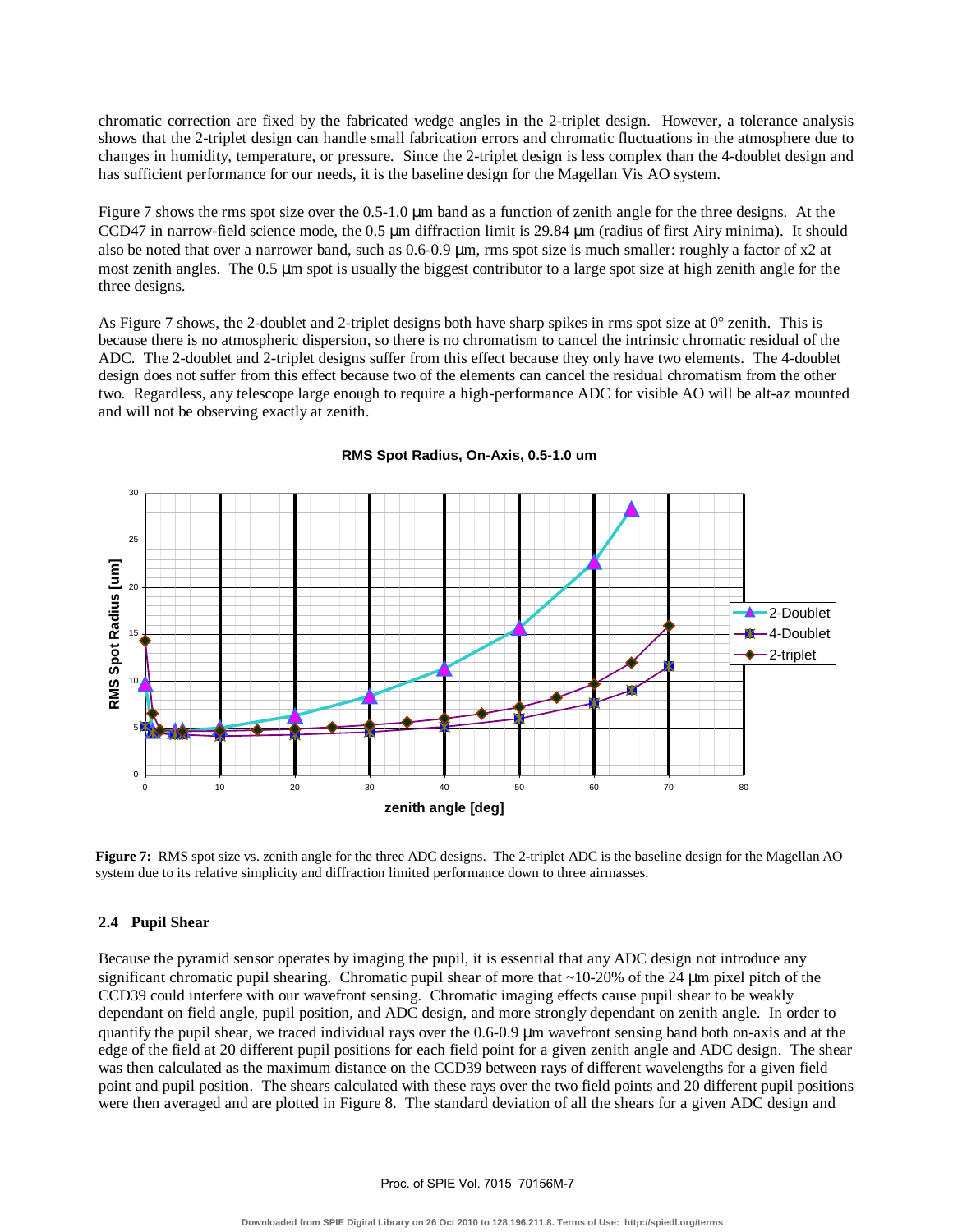zenith angle was small, typically ~2%. As Figure 8 shows, the shear can become significant at higher zenith angles (50% at 70 $^{\circ}$  zenith). To compensate for this effect, we may need to either use a narrower wavelength band for wavefront sensing, or bin the CCD39 in a coarser sampling mode.



**Average Pupil Shear as a Function of Zenith Angle Over the Band 0.6-0.9** µ**m**

**Figure 8:** Chromatic pupil shear as a function of zenith angle over the 0.6-0.9 µm wavefront sensing band. Each point on the plot is an average of shear values at two different field points and 20 different pupil positions.

#### **3. WIDE-FIELD LENS**

The EEV CCD47 of the W-unit will serve as both a narrow field (8.6" FOV) science camera for visible AO and a wide field (28.5" FOV) acquisition camera. Because of the fixed position of the CCD47 and the tight geometry of the W-unit board (Figure 2), we were forced to design a removable lens that would fit between the final fold mirror and the focal plane. Typically, a lens of this type is more naturally located near a pupil. However, all of the real estate near the pupil is occupied by the ADC, the beam splitter, and the filter wheel. Because of the large distance from the pupil, our lens elements must have large (3") diameters and higher curvatures than most stock lenses.

Our wide-field design is diffraction limited over the band  $0.8-1.0 \mu m$  in the inner  $\sim 20$ " diameter circle of the CCD, which is the largest possible isoplanatic patch we would ever expect to have at  $1.0 \mu m$ . The field over the rest of the CCD outside of this well-corrected inner patch is not diffraction limited, yet is still much better than a seeing-limited spot of 1". By relaxing the image requirements on this outer portion of the field, we were able to generate a relatively inexpensive design that makes use of two stock Melles Griot achromats along with a custom negative doublet. The distortion of the lens is also small, with a maximum of 1.3% at the edge of the field. The wide field lens will be on a movable mount that will lift the lens into and out of the beam without requiring a focus shift at the detector. However, the CCD will be on a small precision translation stage with  $+/-$  5 mm travel in the z-direction in order to allow us to adjust focus. Figure 9 shows the Zemax design of the Vis AO camera in wide-field mode, with the lens elements in place. Figures 10 and 11 show the spot diagrams of the Vis AO camera in both the wide-field mode and narrow-field mode at low zenith angle.

Because any bright sources will immediately saturate the Vis AO camera, we will have a 0.1" chrome dot and a 1.0" chrome dot on a window immediately in front of the CCD47 that will act as neutral density filters. In order to steer the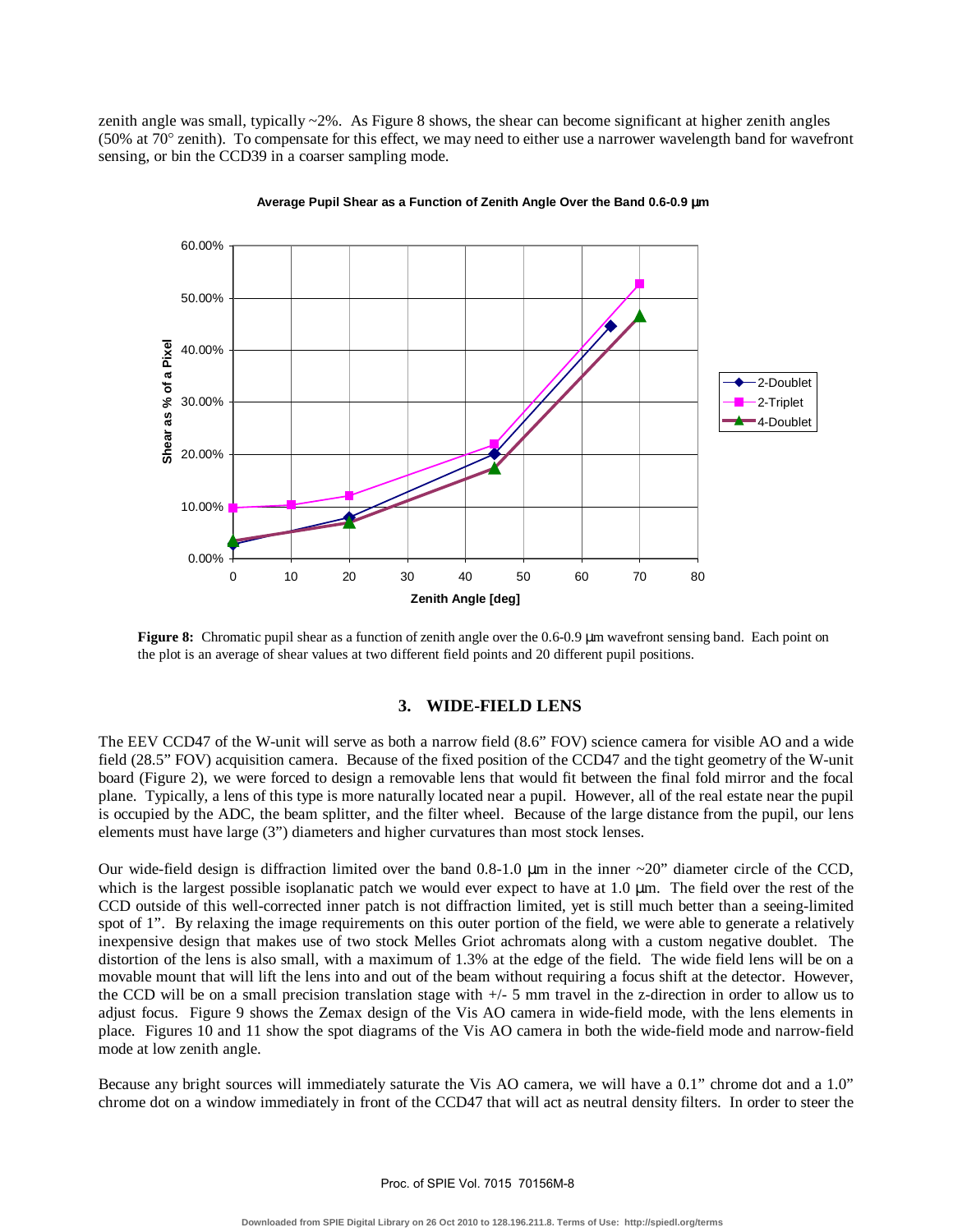star onto one of these dots, or to look at sources with the CCD47 that are off-axis from the guide star being imaged on the pyramid sensor, the fold mirror immediately prior to the wide-field lens location will be an automated fineadjustment tip/tilt stage.



**Figure 9:** The Vis AO camera will have a three element removable wide field lens that can increase the FOV from 8.6" to 28.5". Two of the three elements are identical Melles Griot stock achromats.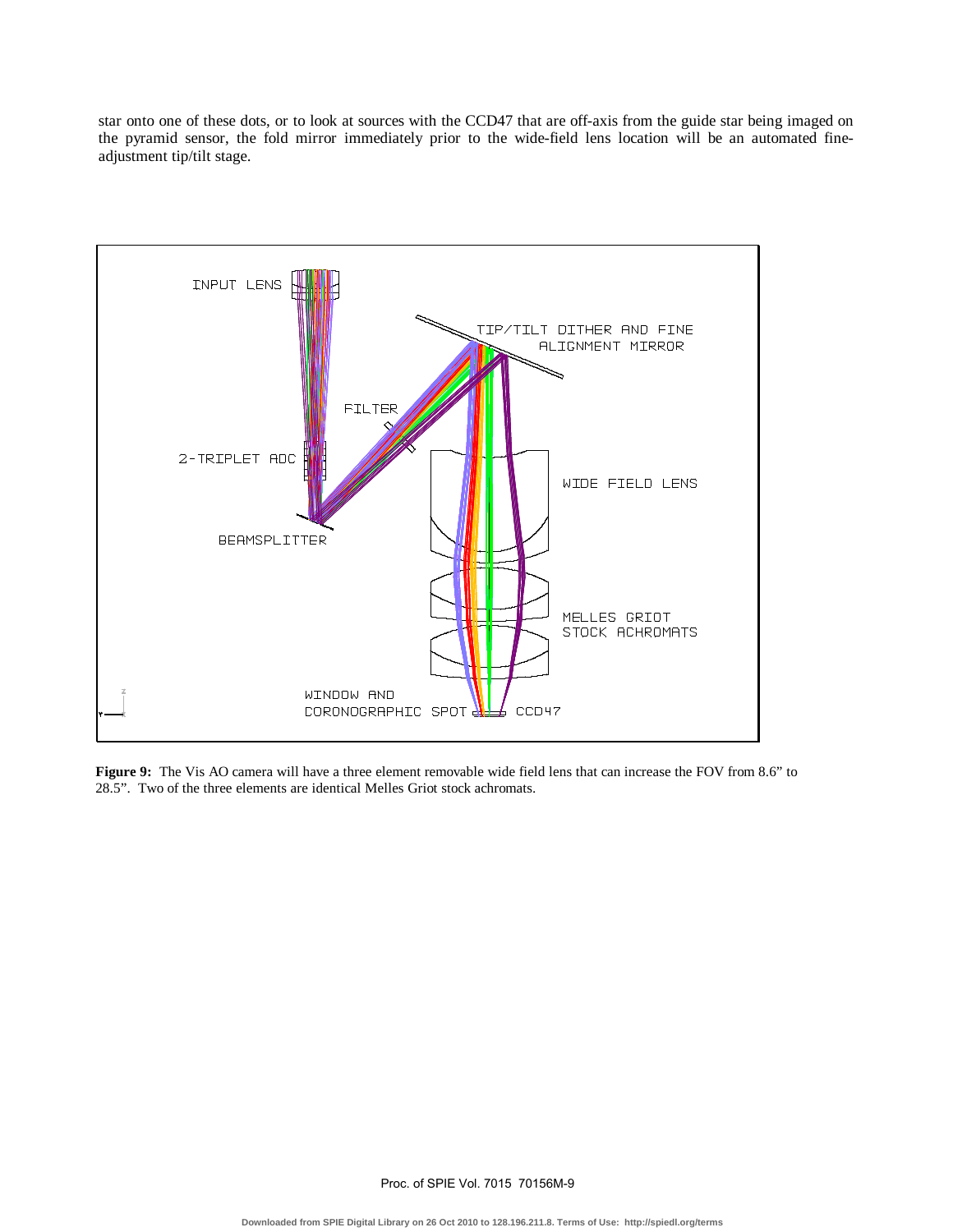

**Figure 10:** The spot diagrams for the Vis AO CCD47 in narrow-field (8.6" FOV) mode. The box to the left contains the center and edge spots produced with the 2-triplet ADC design. The box to the right contains the center and edge spots for the 2-doublet design. The variation in chromatism across the field is a residual caused by the ADCs themselves and does not vary with zenith angle. Both spot diagrams were made at  $5^\circ$  zenith to avoid zenith spike artifacts at 0 $^\circ$  zenith. The circle shown is the diffraction limit for 0.7 µm, which is the shortest wavelength at which we expect our AO system to be diffraction limited. While the spot diagrams for the 2 doublet ADC are slightly better than those of the 2-triplet design at this low zenith angle (see figure 7), the 2-triplet design outperforms the 2-doublet design at higher zenith angles and is therefore the design of choice for the Magellan AO system.



**Figure 11:** The spot diagrams for the CCD47 in wide-field (28.5") mode. The spot diagrams to the left are the center and edges of the inner 20" circular patch, which is the largest possible isoplanatic patch on a good night. The circles are the diffraction limit at 0.8µm. The spots to the right are the center and edges of the entire 28.5" FOV of the CCD47 with a 0.5" diameter (250µm) seeinglimited circle for comparison. These plots were made with the 2-triplet ADC in place at  $0^{\circ}$  zenith angle.